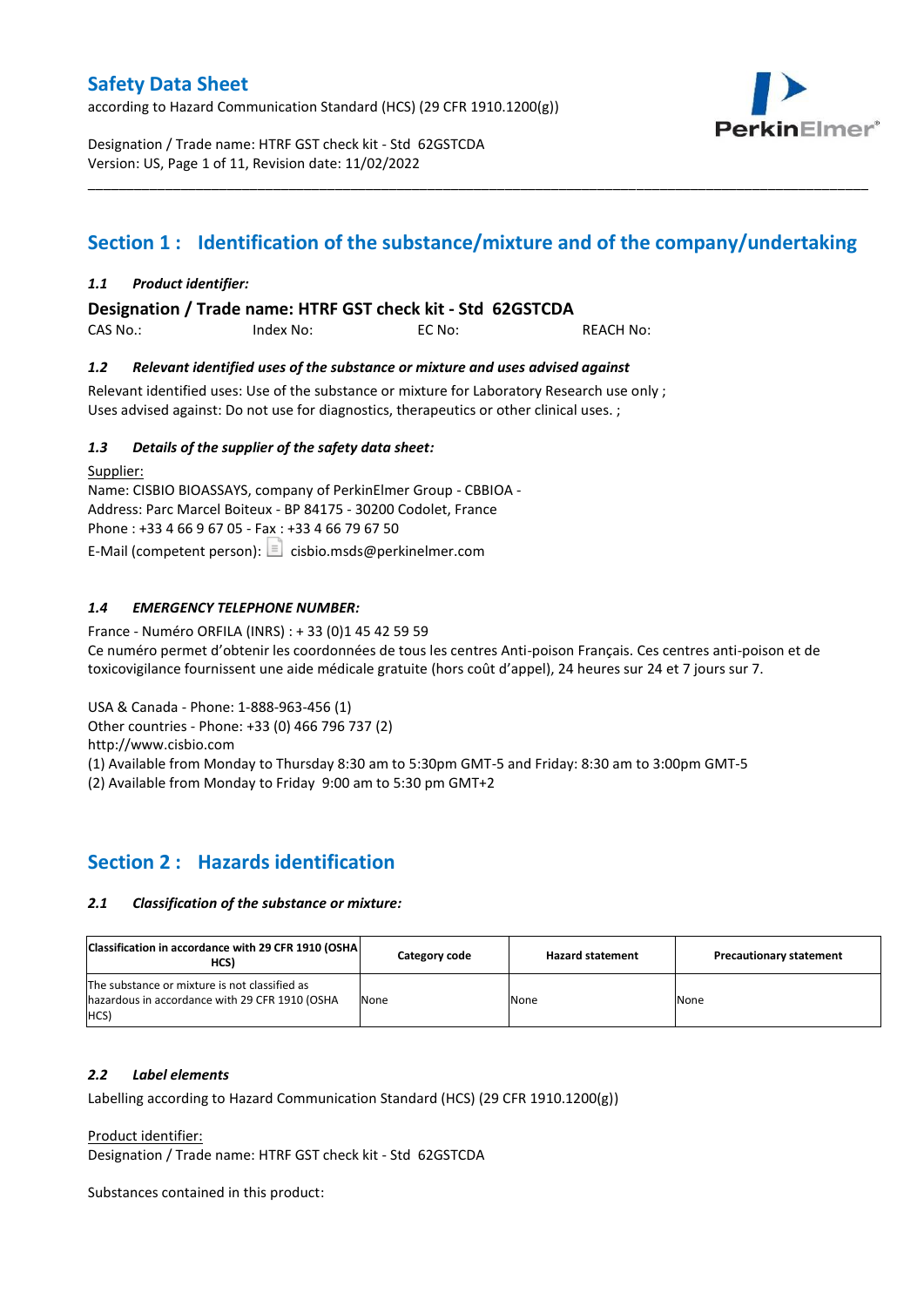according to Hazard Communication Standard (HCS) (29 CFR 1910.1200(g))

Designation / Trade name: HTRF GST check kit - Std 62GSTCDA Version: US, Page 2 of 11, Revision date: 11/02/2022



Hazard pictograms

Signal word:

Hazard and precautionary statements:

### *2.3 Other hazards*

The mixture does not contain substances classified as 'Substances of Very High Concern' (SVHC) >= 0.1% published by the European CHemicals Agency (ECHA) under article 57 of REACH. The mixture satisfies neither the PBT nor the vPvB criteria for mixtures in accordance with annexe XIII of the REACH regulations EC 1907/2006. ;

\_\_\_\_\_\_\_\_\_\_\_\_\_\_\_\_\_\_\_\_\_\_\_\_\_\_\_\_\_\_\_\_\_\_\_\_\_\_\_\_\_\_\_\_\_\_\_\_\_\_\_\_\_\_\_\_\_\_\_\_\_\_\_\_\_\_\_\_\_\_\_\_\_\_\_\_\_\_\_\_\_\_\_\_\_\_\_\_\_\_\_\_\_\_\_\_\_\_\_\_\_

Adverse human health effects: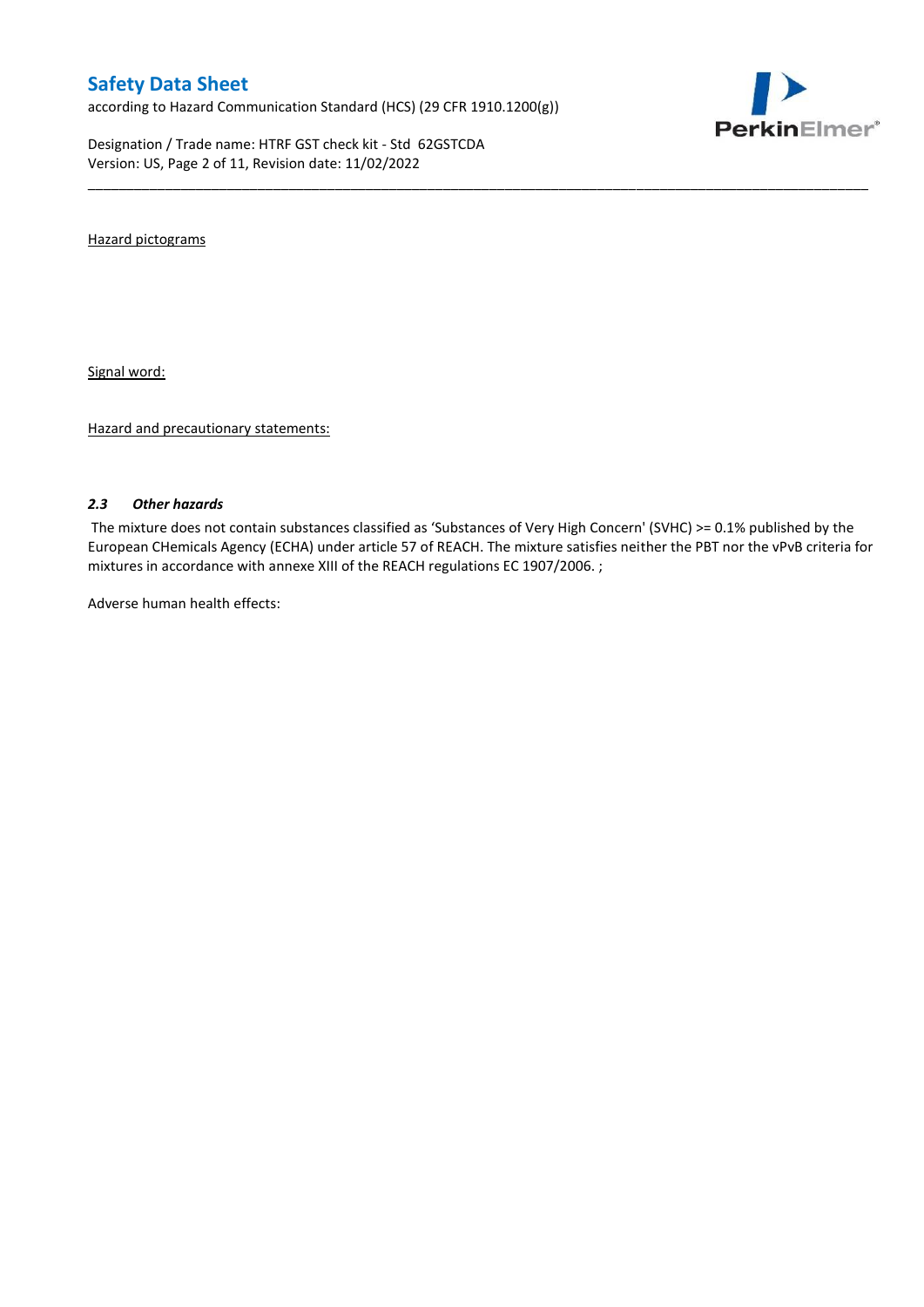according to Hazard Communication Standard (HCS) (29 CFR 1910.1200(g))



Designation / Trade name: HTRF GST check kit - Std 62GSTCDA Version: US, Page 3 of 11, Revision date: 11/02/2022

## **Section 3 : Composition/information on ingredients**

## *3.2 Mixtures*

Hazardous ingredients:

| Substance name                                             | CAS n°     | Index n° | EC <sub>n</sub> ° | Classification in accordance with 29<br>CFR 1910 (OSHA HCS) | Concentration<br>(%) | <b>SCL</b> | M-factor |
|------------------------------------------------------------|------------|----------|-------------------|-------------------------------------------------------------|----------------------|------------|----------|
| Disodium phosphate                                         | 10028-24-7 |          |                   |                                                             |                      |            |          |
| potassium<br>11hydrogenorthophosphate <sup>7778-77-0</sup> |            |          | 231-913-4         |                                                             |                      |            |          |

\_\_\_\_\_\_\_\_\_\_\_\_\_\_\_\_\_\_\_\_\_\_\_\_\_\_\_\_\_\_\_\_\_\_\_\_\_\_\_\_\_\_\_\_\_\_\_\_\_\_\_\_\_\_\_\_\_\_\_\_\_\_\_\_\_\_\_\_\_\_\_\_\_\_\_\_\_\_\_\_\_\_\_\_\_\_\_\_\_\_\_\_\_\_\_\_\_\_\_\_\_

Additional information:

Full text of H- and EUH-phrases: see SECTION 16.

## **Section 4 : First aid measures**

## *4.1 Description of first aid measures*

**General information**: Do not leave affected person unattended. ;

**Following inhalation**: In case of respiratory tract irritation, consult a physician. ;

**Following skin contact**:After contact with skin, wash immediately with water ;

**Following eye contact**: After contact with the eyes, rinse with water with the eyelids open for a sufficient length of time, then consult an ophthalmologist immediately. ;

**Following ingestion**: Do NOT induce vomiting. ;

**Self-protection of the first aider**:

## *4.2 Most important symptoms and effects, both acute and delayed*

Symptoms: No known symptoms to date. ; Effects:

## *4.3 Indication of any immediate medical attention and special treatment needed*

Notes for the doctor:

## **Section 5 : Firefighting measures**

## *5.1 Extinguishing media:*

Suitable extinguishing media: This product is not flammable. Use extinguishing agent suitable for type of surrounding fire ;

## *5.2 Special hazards arising from the substance or mixture*

Hazardous combustion products: /

## *5.3 Advice for fire-fighters*

Wear Protective clothing. ; Additional information: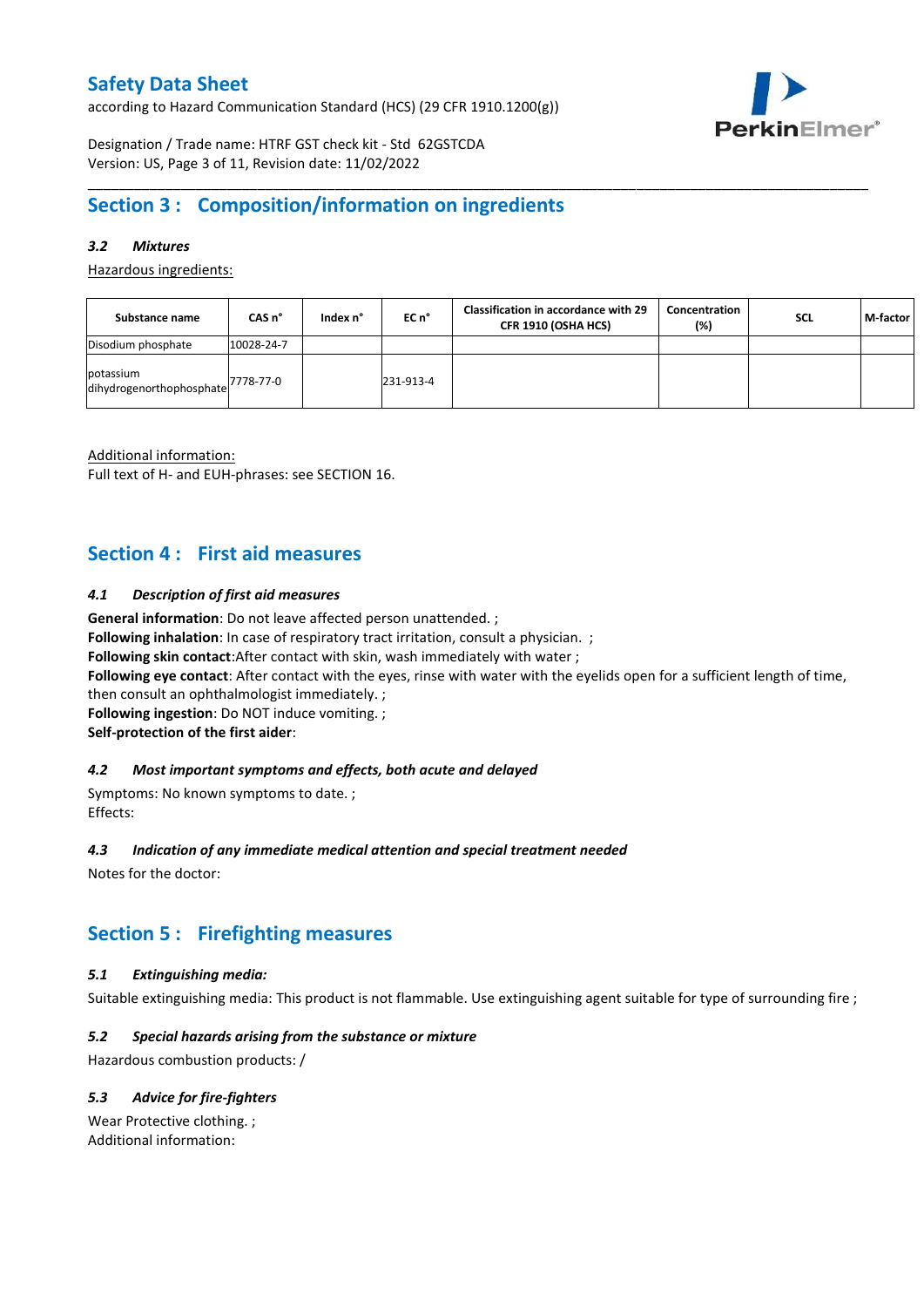according to Hazard Communication Standard (HCS) (29 CFR 1910.1200(g))



Designation / Trade name: HTRF GST check kit - Std 62GSTCDA Version: US, Page 4 of 11, Revision date: 11/02/2022

## **Section 6 : Accidental release measures**

## *6.1 Personal precautions, protective equipment and emergency procedures*

Emergency procedures: Provide adequate ventilation. ;

## *6.2 Environmental precautions*

Do not allow to enter into surface water or drains. ;

## *6.3 Methods and material for containment and cleaning up*

For cleaning up: Suitable material for taking up: Absorbing material, organic ; Other information:

## *6.4 Reference to other sections*

Additional information:

## **Section 7 : Handling and storage**

## *7.1 Precautions for safe handling*

Protective measures: Advice on safe handling: Avoid contact with skin, eyes and clothes. ; Fire preventions:

Do not eat, drink or smoke in areas where reagents are handled. ; Advice on general occupational hygiene: Handle in accordance with good industrial hygiene and safety practice ;

\_\_\_\_\_\_\_\_\_\_\_\_\_\_\_\_\_\_\_\_\_\_\_\_\_\_\_\_\_\_\_\_\_\_\_\_\_\_\_\_\_\_\_\_\_\_\_\_\_\_\_\_\_\_\_\_\_\_\_\_\_\_\_\_\_\_\_\_\_\_\_\_\_\_\_\_\_\_\_\_\_\_\_\_\_\_\_\_\_\_\_\_\_\_\_\_\_\_\_\_\_

## *7.2 Conditions for safe storage, including any incompatibilities*

Requirements for storage rooms and vessels: Keep container tightly closed. ; Hints on storage assembly: Materials to avoid: Further information on storage conditions:

## *7.3 Specific end uses:*

Recommendations on specific end uses: Observe technical data sheet. ;

## **Section 8 : Exposure controls/personal protection**

### *8.1 Control parameters*

Preliminary remark:

## 8.1.1 Occupational exposure limits:

OSHA (USA)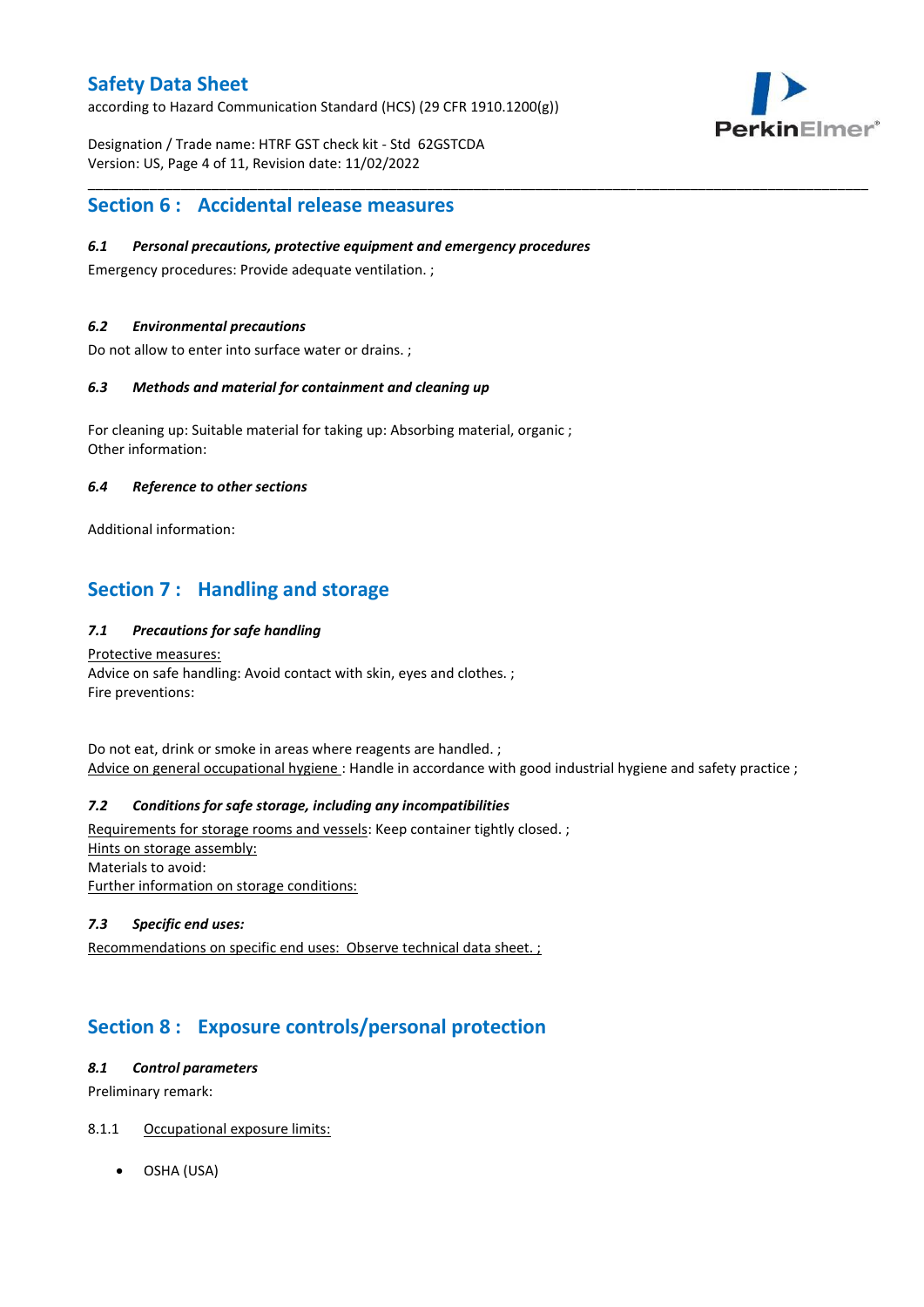according to Hazard Communication Standard (HCS) (29 CFR 1910.1200(g))



Designation / Trade name: HTRF GST check kit - Std 62GSTCDA Version: US, Page 5 of 11, Revision date: 11/02/2022

### 8.1.2 DNEL/PNEC-values:

- DNEL worker
- DNEL consumer
- PNEC

## *8.2 Exposure controls*

## 8.2.1 Appropriate engineering controls:

Technical measures and appropriate working operations should be given priority over the use of personal protective equipment. See section 7

\_\_\_\_\_\_\_\_\_\_\_\_\_\_\_\_\_\_\_\_\_\_\_\_\_\_\_\_\_\_\_\_\_\_\_\_\_\_\_\_\_\_\_\_\_\_\_\_\_\_\_\_\_\_\_\_\_\_\_\_\_\_\_\_\_\_\_\_\_\_\_\_\_\_\_\_\_\_\_\_\_\_\_\_\_\_\_\_\_\_\_\_\_\_\_\_\_\_\_\_\_

8.2.2 Personal protective equipment:

Eye / Face protection: Safety glasses with side-shields ;

Skin protection:Gloves ;

Respiratory protection:Ensure adequate ventilation ;

Thermal hazards:

8.2.3 Environmental exposure controls:

Consumer exposure control

Measures related to consumer uses of the substance (as such or in mixtures): Measures related to the service life of the substance in articles:

## **Section 9 : Physical and chemical properties**

### *9.1 Information on basic physical and chemical properties*

#### **Annearance**

| n                     |         |
|-----------------------|---------|
| Physical state        | Solid   |
| Colour                | White ; |
| Odour                 |         |
| Odour threshold (ppm) |         |

|                                                    |                                       | Value | Concentration<br>(mol/L) | Method | Temperature (°C) | Pressure (kPa) | Remark |
|----------------------------------------------------|---------------------------------------|-------|--------------------------|--------|------------------|----------------|--------|
| рH                                                 |                                       |       |                          |        |                  |                |        |
| Melting point (°C)                                 |                                       |       |                          |        |                  |                |        |
| Freezing point (°C)                                |                                       |       |                          |        |                  |                |        |
| Initial boiling point/boiling range (°C)           |                                       |       |                          |        |                  |                |        |
| Flash point (°C)                                   |                                       |       |                          |        |                  |                |        |
| Evaporation rate (kg/m <sup>2</sup> /h)            |                                       |       |                          |        |                  |                |        |
| Flammability (type:) (%)                           |                                       |       |                          |        |                  |                |        |
| Upper/lower<br>flammability or explosive<br>limits | Upper explosive limit<br>(%)          |       |                          |        |                  |                |        |
|                                                    | Lower explosive limit (%)             |       |                          |        |                  |                |        |
| Vapour pressure (kPa)                              |                                       |       |                          |        |                  |                |        |
| Vapour density (g/cm <sup>3</sup> )                |                                       |       |                          |        |                  |                |        |
|                                                    | Density (g/cm <sup>3</sup> )          |       |                          |        |                  |                |        |
| Densities                                          | Relative density (g/cm <sup>3</sup> ) |       |                          |        |                  |                |        |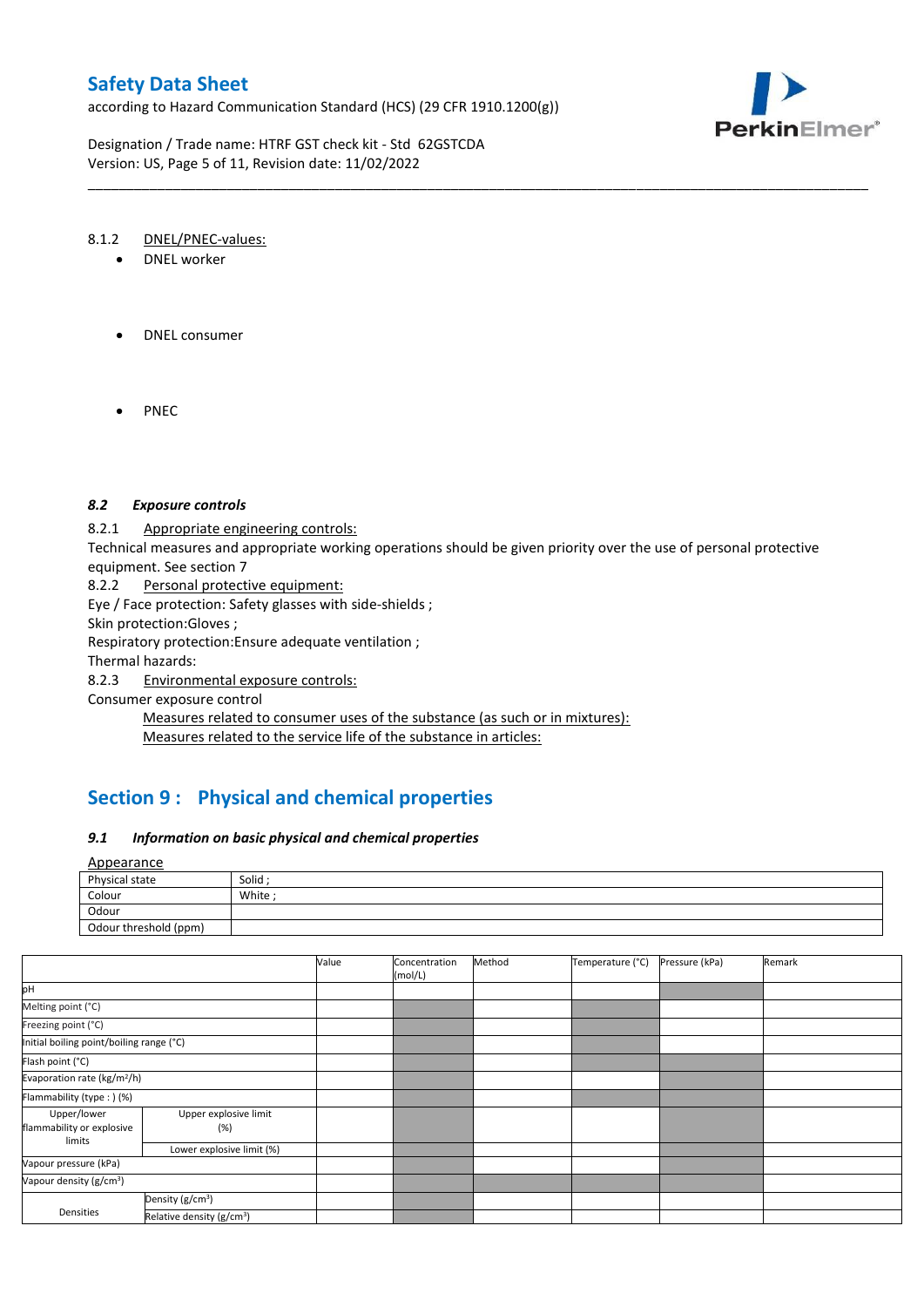according to Hazard Communication Standard (HCS) (29 CFR 1910.1200(g))



Designation / Trade name: HTRF GST check kit - Std 62GSTCDA Version: US, Page 6 of 11, Revision date: 11/02/2022

| Bulk density (g/cm <sup>3</sup> )                           |                                           |  |  |  |  |
|-------------------------------------------------------------|-------------------------------------------|--|--|--|--|
|                                                             | Critical density (g/cm <sup>3</sup> )     |  |  |  |  |
| Solubility (Type: ) (g/L)                                   |                                           |  |  |  |  |
| Partition coefficient (log Pow)<br>n-octanol/water at pH :  |                                           |  |  |  |  |
| Auto-ignition temperature (°C)                              |                                           |  |  |  |  |
| Decomposition temperature (°C)<br>Decomposition energy : kJ |                                           |  |  |  |  |
| Viscosity                                                   | Viscosity, dynamic (poiseuille)           |  |  |  |  |
|                                                             | Viscosity, cinematic (cm <sup>3</sup> /s) |  |  |  |  |
| Explosive properties                                        |                                           |  |  |  |  |
| Oxidising properties                                        |                                           |  |  |  |  |

### *9.2 Other information:*

No other relevant data available

## **Section 10 : Stability and reactivity**

### *10.1 Reactivity*

This material is considered to be non-reactive under normal use conditions. ;

#### *10.2 Chemical stability*

- *10.3 Possibility of hazardous reactions*
- *10.4 Conditions to avoid:*
- *10.5 Incompatible materials:*

### *10.6 Hazardous decomposition products:*

Does not decompose when used for intended uses. ;

## **Section 11 : Toxicological information**

Toxicokinetics, metabolism and distribution

### *11.1 Information on toxicological effects*

### **Substances**

**Acute toxicity**

Animal data: Acute oral toxicity:

Acute dermal toxicity: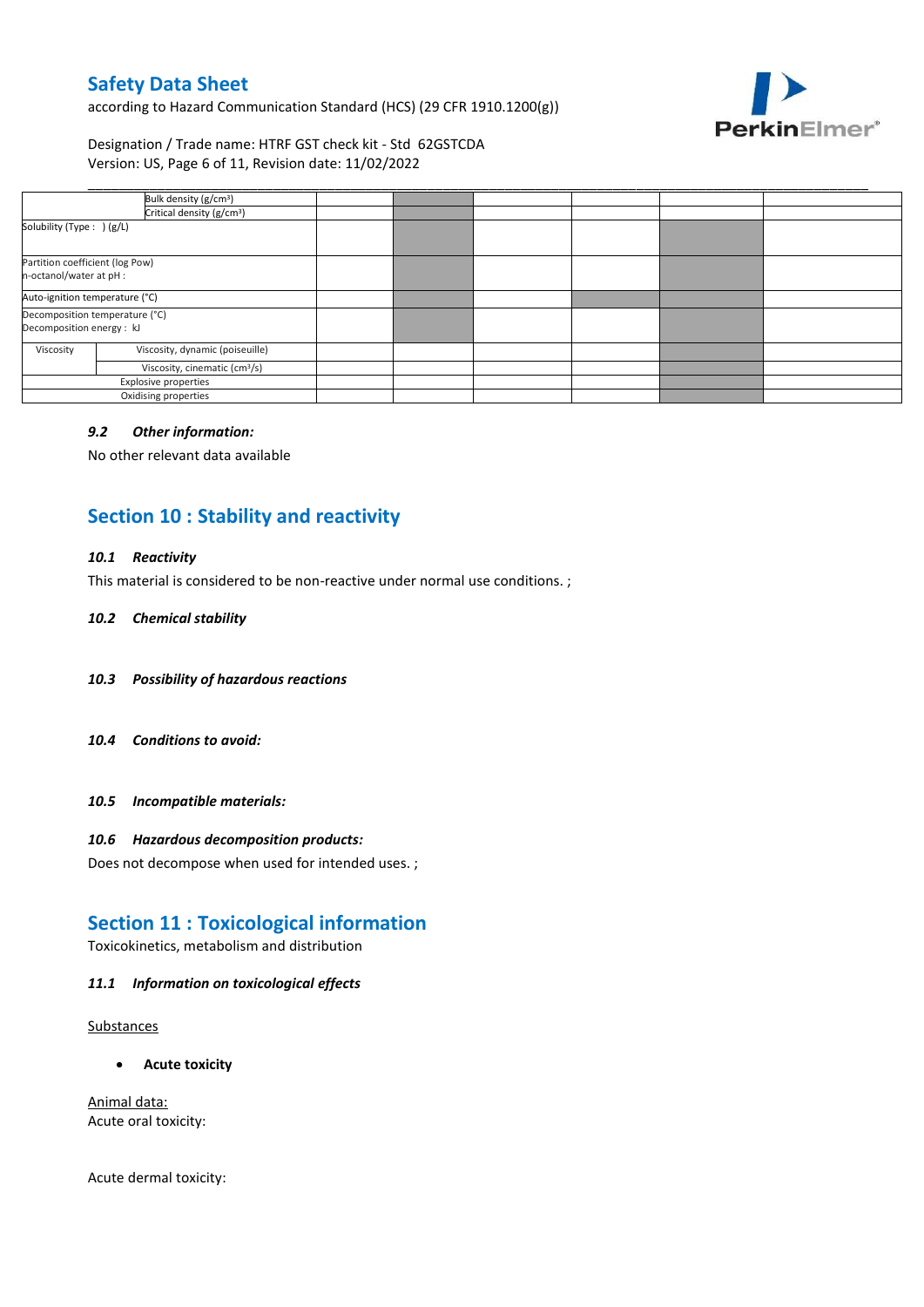according to Hazard Communication Standard (HCS) (29 CFR 1910.1200(g))

\_\_\_\_\_\_\_\_\_\_\_\_\_\_\_\_\_\_\_\_\_\_\_\_\_\_\_\_\_\_\_\_\_\_\_\_\_\_\_\_\_\_\_\_\_\_\_\_\_\_\_\_\_\_\_\_\_\_\_\_\_\_\_\_\_\_\_\_\_\_\_\_\_\_\_\_\_\_\_\_\_\_\_\_\_\_\_\_\_\_\_\_\_\_\_\_\_\_\_\_\_



Designation / Trade name: HTRF GST check kit - Std 62GSTCDA Version: US, Page 7 of 11, Revision date: 11/02/2022

Acute inhalative toxicity:

Practical experience / human evidence: Assessment / Classification: General Remark:

## **•** Skin corrosion/irritation

Animal data:

In-vitro skin test method: In-vitro skin test result:

Assessment / Classification:

**Eye damage/irritation**

### Animal data:

In vitro eye test method: In vitro eye test result: Assessment / Classification:

C**MR effects (carcinogenity, mutagenicity and toxicity for reproduction)**

o Germ cell mutagenicity:

Animal data:

Assessment / Classification:

o Carcinogenicity

Practical experience / human evidence: Animal data:

Other information: Assessment / Classification:

o Reproductive toxicity

Practical experience / human evidence: Animal data:

Other information: Assessment / Classification:

Overall assessment on CMR properties:

- **Specific target organ toxicity (single exposure)**
	- o STOT SE 1 and 2

Animal data: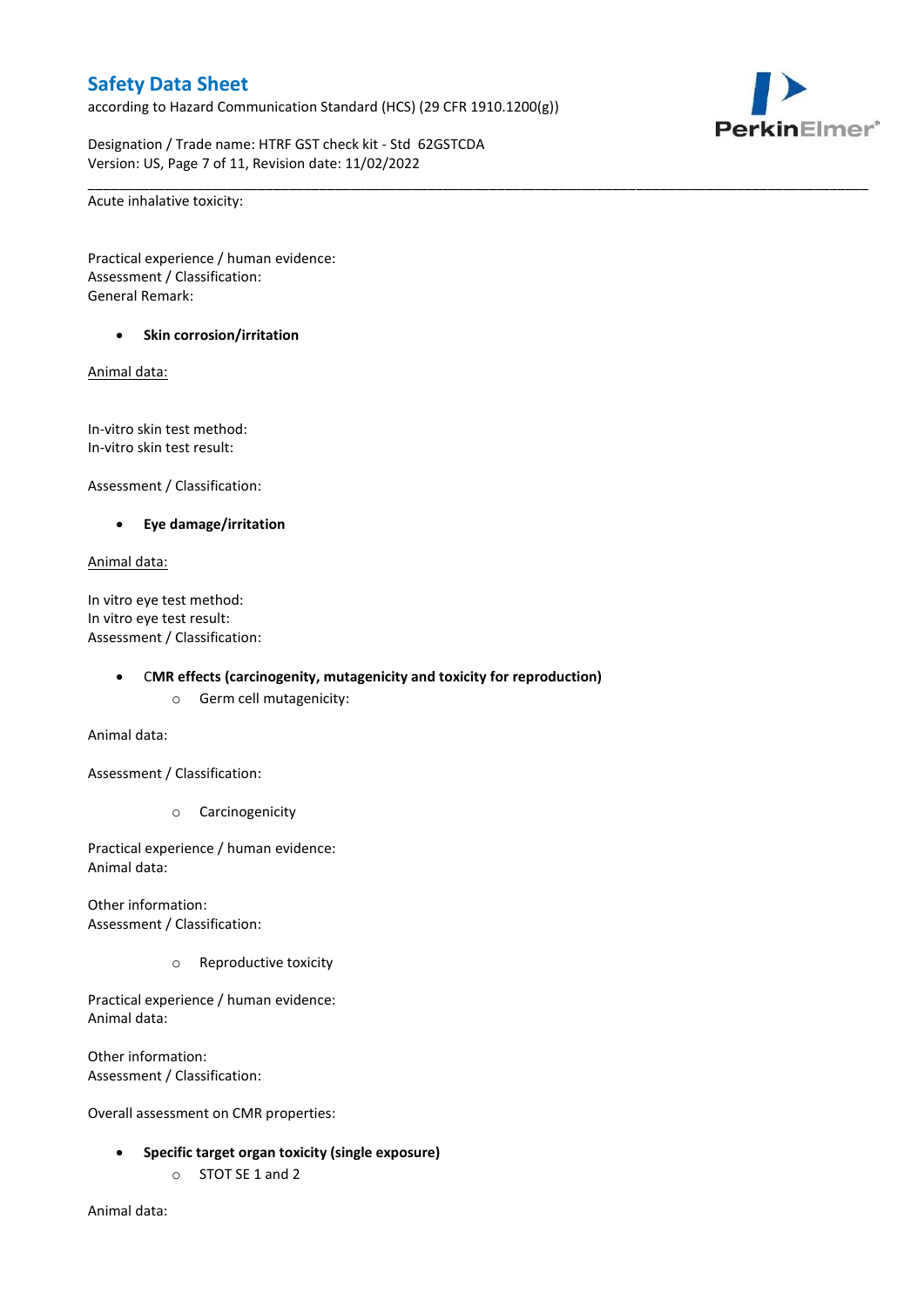according to Hazard Communication Standard (HCS) (29 CFR 1910.1200(g))



Designation / Trade name: HTRF GST check kit - Std 62GSTCDA Version: US, Page 8 of 11, Revision date: 11/02/2022

Other information:

o STOT SE 3

Practical experience / human evidence:

Other information: Assessment / Classification:

## **Specific target organ toxicity (repeated exposure)**

Practical experience / human evidence: Animal data:

Assessment / Classification: Other information

**Aspiration hazard**

Practical experience / human evidence: Experimental data: viscosity data: see SECTION 9. Assessment / Classification: Remark:

11.1.1 Mixtures No toxicological information is available for the mixture itself

## **Section 12 : Ecological information**

In case that test data regarding one endpoint/differentiation exist for the mixture itself, the classification is carried out according to the substance criteria (excluding biodegradation and bioaccumulation). If no test data exist, the criteria for mixture classification has to be used (calculation method) in this case the toxicological data of the ingredients are shown.

\_\_\_\_\_\_\_\_\_\_\_\_\_\_\_\_\_\_\_\_\_\_\_\_\_\_\_\_\_\_\_\_\_\_\_\_\_\_\_\_\_\_\_\_\_\_\_\_\_\_\_\_\_\_\_\_\_\_\_\_\_\_\_\_\_\_\_\_\_\_\_\_\_\_\_\_\_\_\_\_\_\_\_\_\_\_\_\_\_\_\_\_\_\_\_\_\_\_\_\_\_

## *12.1 Aquatic toxicity:*

Acute (short-term) fish toxicity

Chronic (long-term) fish toxicity

Acute (short-term) toxicity to crustacea

Chronic (long-term) toxicity to crustacea

Acute (short-term) toxicity to algae and cyanobacteria

Toxicity to microorganisms and other aquatic plants / organisms

Assessment / Classification: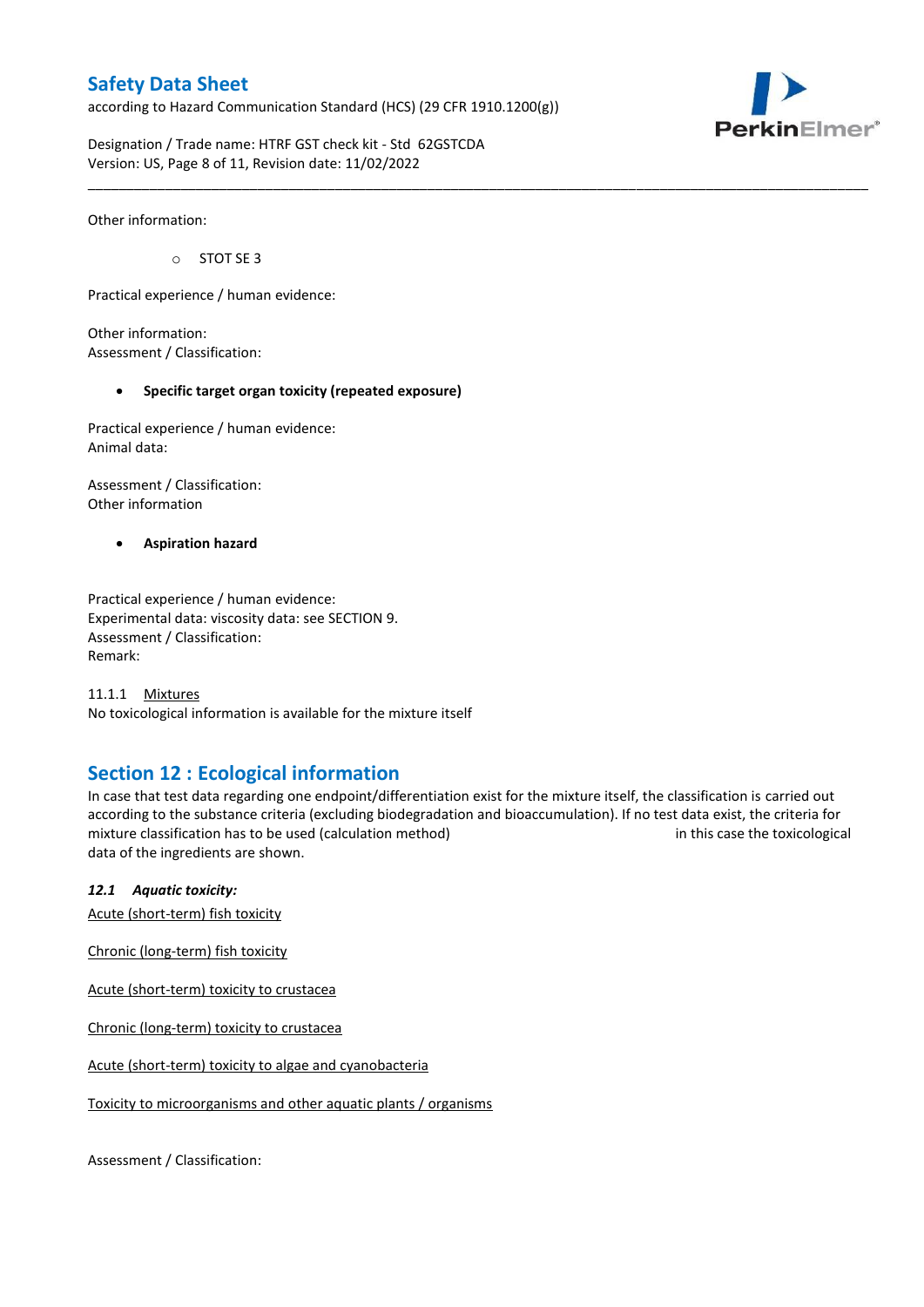according to Hazard Communication Standard (HCS) (29 CFR 1910.1200(g))



Designation / Trade name: HTRF GST check kit - Std 62GSTCDA Version: US, Page 9 of 11, Revision date: 11/02/2022

# *12.2 Persistence and degradability*

Biodegradation:

Abiotic Degradation:

Assessment / Classification:

## *12.3 Bioaccumulative potential*

Bioconcentration factor (BCF):

*12.4 Mobility in soil*

### *12.5 Results of PBT and vPvB assessment*

## *12.6 Other adverse effects:*

Additional ecotoxicological information:

## **Section 13 : Disposal considerations**

### *13.1 Waste treatment methods*

Waste treatment options: Dispose of waste according to applicable legislation. ;

Other disposal recommendations: Additional information:

## **Section 14 : Transport information**

#### ADR/RID/AND/IMDG/IATA

| UN No.                     |  |
|----------------------------|--|
| UN Proper shipping name    |  |
| Transport hazard class(es) |  |
| Hazard label(s)            |  |
|                            |  |
| Packing group              |  |

\_\_\_\_\_\_\_\_\_\_\_\_\_\_\_\_\_\_\_\_\_\_\_\_\_\_\_\_\_\_\_\_\_\_\_\_\_\_\_\_\_\_\_\_\_\_\_\_\_\_\_\_\_\_\_\_\_\_\_\_\_\_\_\_\_\_\_\_\_\_\_\_\_\_\_\_\_\_\_\_\_\_\_\_\_\_\_\_\_\_\_\_\_\_\_\_\_\_\_\_\_

### *Transport in bulk according to Annex II of MARPOL 73/78 and the IBC Code*

| <b>Land transport (ADR/RID)</b>                        |                                                  |
|--------------------------------------------------------|--------------------------------------------------|
| <b>Classification code ADR:</b>                        | Special Provisions for ADR/RID:                  |
| Limited quantities for ADR/RID:                        | <b>Excepted Quantities for ADR/RID:</b>          |
| Packing Instructions for ADR/RID:                      |                                                  |
| Special packing provisions for ADR/RID:                |                                                  |
| Mixed packing provisions:                              | Portable tanks and bulk containers Instructions: |
| Portable tanks and bulk containers Special Provisions: |                                                  |
| <b>ADR Tank Code:</b>                                  | ADR Tank special provisions:                     |
| Vehicle for tank carriage:                             | Special provisions for carriage Packages:        |
| Special provisions for carriage Bulk:                  |                                                  |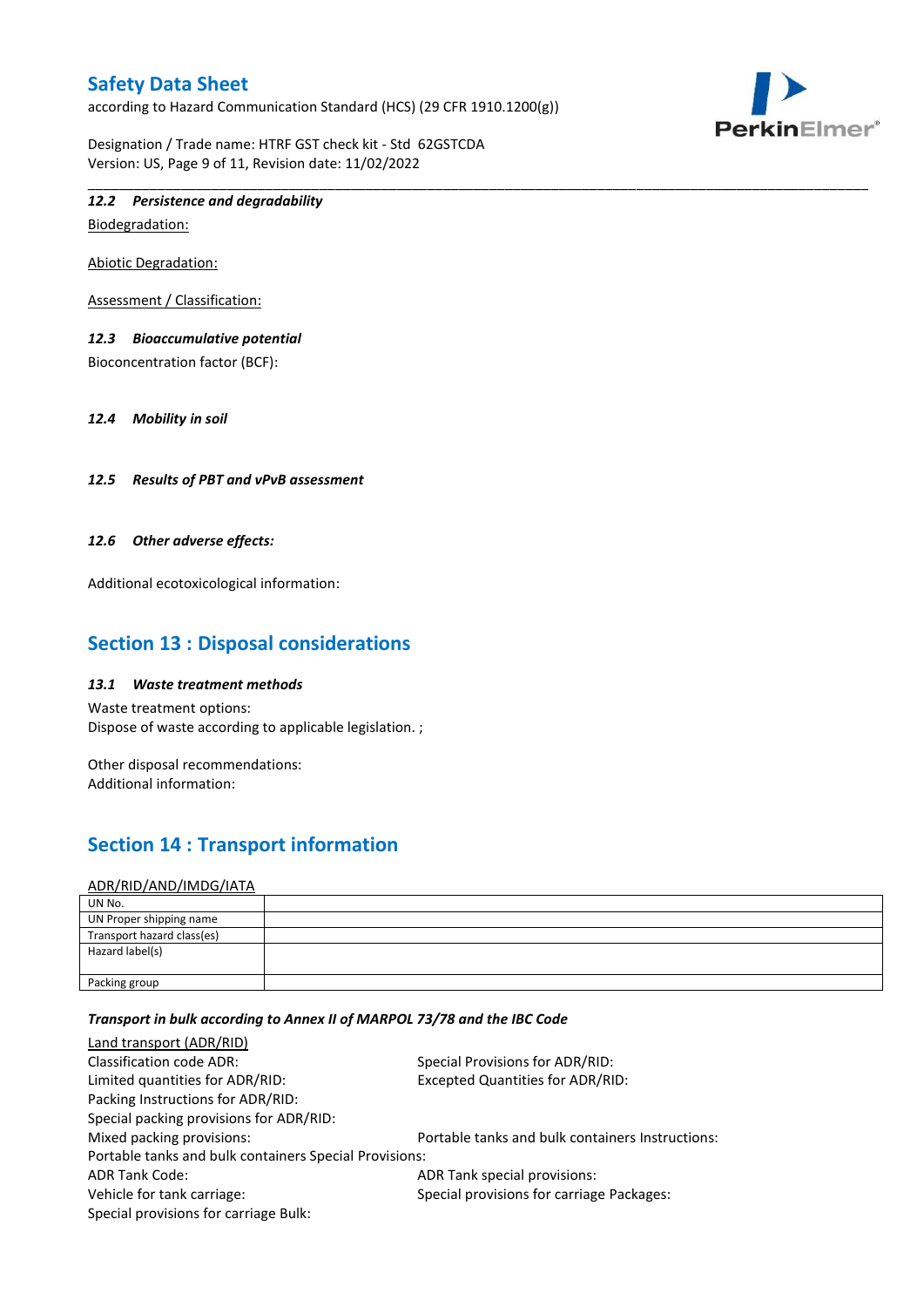according to Hazard Communication Standard (HCS) (29 CFR 1910.1200(g))

PerkinElmer\*

Designation / Trade name: HTRF GST check kit - Std 62GSTCDA Version: US, Page 10 of 11, Revision date: 11/02/2022

| Special provisions for carriage for loading, unloading and handling:   |                                               |
|------------------------------------------------------------------------|-----------------------------------------------|
| Special Provisions for carriage Operation:                             |                                               |
| Hazard identification No:                                              | Transport category (Tunnel restriction code): |
|                                                                        |                                               |
| Sea transport (IMDG)                                                   |                                               |
| Marine Pollutant:                                                      | Subsidiary risk(s) for IMDG:                  |
| Packing provisions for IMDG:                                           | Limited quantities for IMDG:                  |
| Packing instructions for IMDG:                                         | <b>IBC</b> Instructions:                      |
| <b>IBC Provisions:</b>                                                 | <b>IMO</b> tank instructions:                 |
| UN tank instructions:                                                  | Tanks and bulk Provisions:                    |
| EmS:                                                                   | Stowage and segregation for IMDG:             |
| Properties and observations:                                           |                                               |
|                                                                        |                                               |
| Inland waterway transport (ADN)                                        |                                               |
| <b>Classification Code ADN:</b>                                        | <b>Special Provisions ADN:</b>                |
| Limited quantities ADN:                                                | <b>Excepted quantities ADN:</b>               |
| Carriage permitted:                                                    | Equipment required:                           |
| Provisions concerning loading and unloading:                           |                                               |
| Provisions concerning carriage:                                        | Number of blue cones/lights:                  |
| Remark:                                                                |                                               |
|                                                                        |                                               |
| Air transport (ICAO-TI / IATA-DGR)                                     |                                               |
| Subsidiary risk for IATA:                                              | Excepted quantity for IATA:                   |
| Passenger and Cargo Aircraft Limited Quantities Packing Instructions:  |                                               |
| Passenger and Cargo Aircraft Limited Quantities Maximal Net Quantity : |                                               |
| Passenger and Cargo Aircraft Packaging Instructions :                  |                                               |
| Passenger and Cargo Aircraft Maximal Net Quantity :                    |                                               |
| Cargo Aircraft only Packaging Instructions :                           |                                               |
| Cargo Aircraft only Maximal Net Quantity:                              |                                               |
| ERG code:                                                              | Special Provisions for IATA:                  |
|                                                                        |                                               |

\_\_\_\_\_\_\_\_\_\_\_\_\_\_\_\_\_\_\_\_\_\_\_\_\_\_\_\_\_\_\_\_\_\_\_\_\_\_\_\_\_\_\_\_\_\_\_\_\_\_\_\_\_\_\_\_\_\_\_\_\_\_\_\_\_\_\_\_\_\_\_\_\_\_\_\_\_\_\_\_\_\_\_\_\_\_\_\_\_\_\_\_\_\_\_\_\_\_\_\_\_

## **Section 15 : Regulatory information**

### *15.1 Safety, health and environmental regulations/legislation specific for the substance or mixture*

### *15.2 Chemical Safety Assessment:*

For the following substances of this mixture a chemical safety assessment has been carried out :

## **Section 16 : Other information**

## *16.1 Indication of changes*

Date of the previous version:11/01/2022 Modifications:

- *16.2 Abbreviations and acronyms:*
- *16.3 Key literature references and sources for data*
- *16.4 Classification for mixtures and used evaluation method according to Hazard Communication Standard (HCS) (29 CFR 1910.1200(g):*

See SECTION 2.1 (classification).